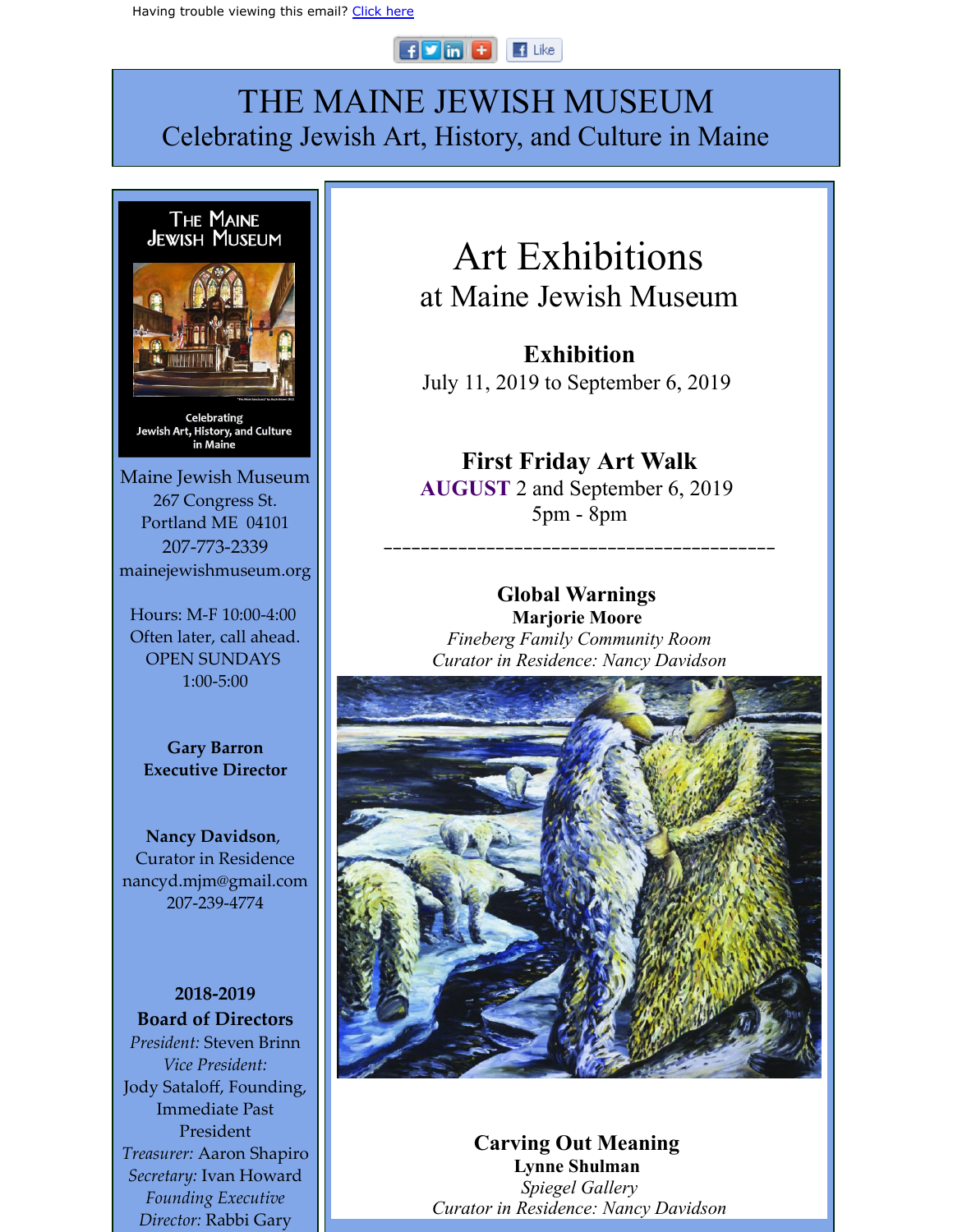#### Berenson

**Board members at large:** Nancy Osher Blumberg Andrew Brenner Harris Gleckman Lee Goldberg Barry Hoffman Judith Glickman Lauder Nancy Levinsky Ruthie Noble Abe Peck Janet Raffel Amy Tinkle Nancy Ziegler



## **Queens USA: A Global Celebration Audrey Gottlieb**

*Third Floor Sanctuary Curator of Photography, Nanci Kahn*



We look forward to your visit.

### \_\_\_\_\_\_\_\_\_\_\_\_\_\_\_\_\_\_\_\_\_\_\_\_\_\_\_\_\_\_ **Maine Jewish Museum**

267 Congress Street, Portland, ME 04101 Monday - Friday 10am-4pm Sundays 1pm - 5pm or by appointment

The mission of the Maine Jewish Museum is to honor the contributions and diversity of Maine's Jewish